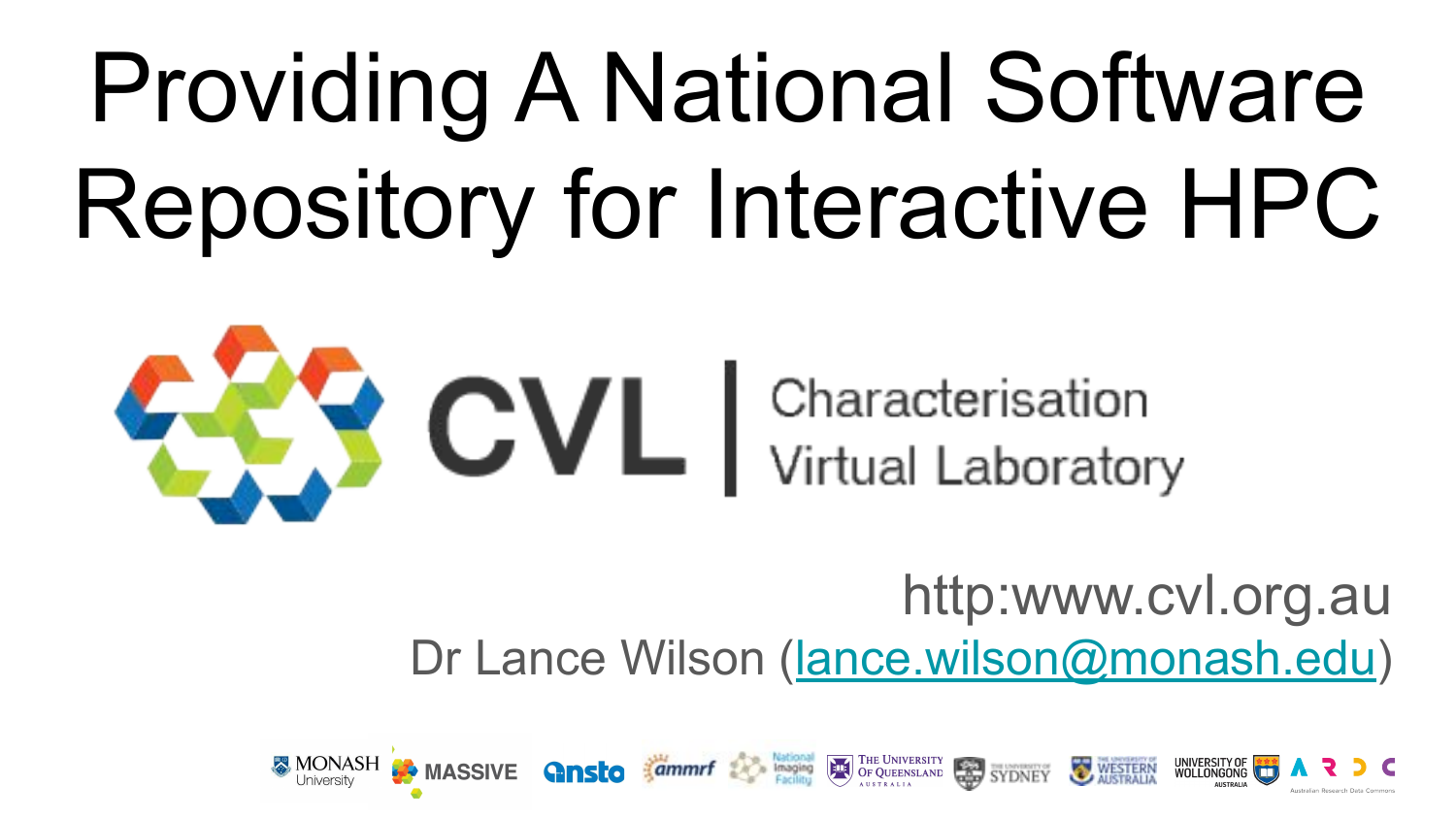# **Characterisation VL (Research) Software Containers**

### **Outcomes from CVL:**

- Procedures for contributions have been developed and are in use ([link](https://github.com/Characterisation-Virtual-Laboratory/CharacterisationVL-Software/blob/master/README.md))
- Procedures for installations are being developed for different HPC deployments
- A public repository is available for container build scripts with contributions from developers, sysadmins and researchers.
- **● 48+ Packages have been developed, documented tested and committed**
- Pre-built containers are available from a public repository (Singularity Hub) for researchers and sites
- Disparate clusters are accommodated with container tags

**MONASH** 

**BO** MASSIVE

<https://github.com/Characterisation-Virtual-Laboratory/CharacterisationVL-Software>

#### **Containers in production locations**

- University of Queensland
- **University of Western Australia**
- Swinburne University
- University of Wollongong
- **Sydney University**
- **Monash University**

<https://git.io/Jvoso>

### **What's next under the Characterisation Commons project?**

- More containers
- More communities
- More training (e.g. Neuroimaging training)
- Improved deployment (automated software stacks)
- Improved testing of containers (hardware and cluster)
- Services orchestration